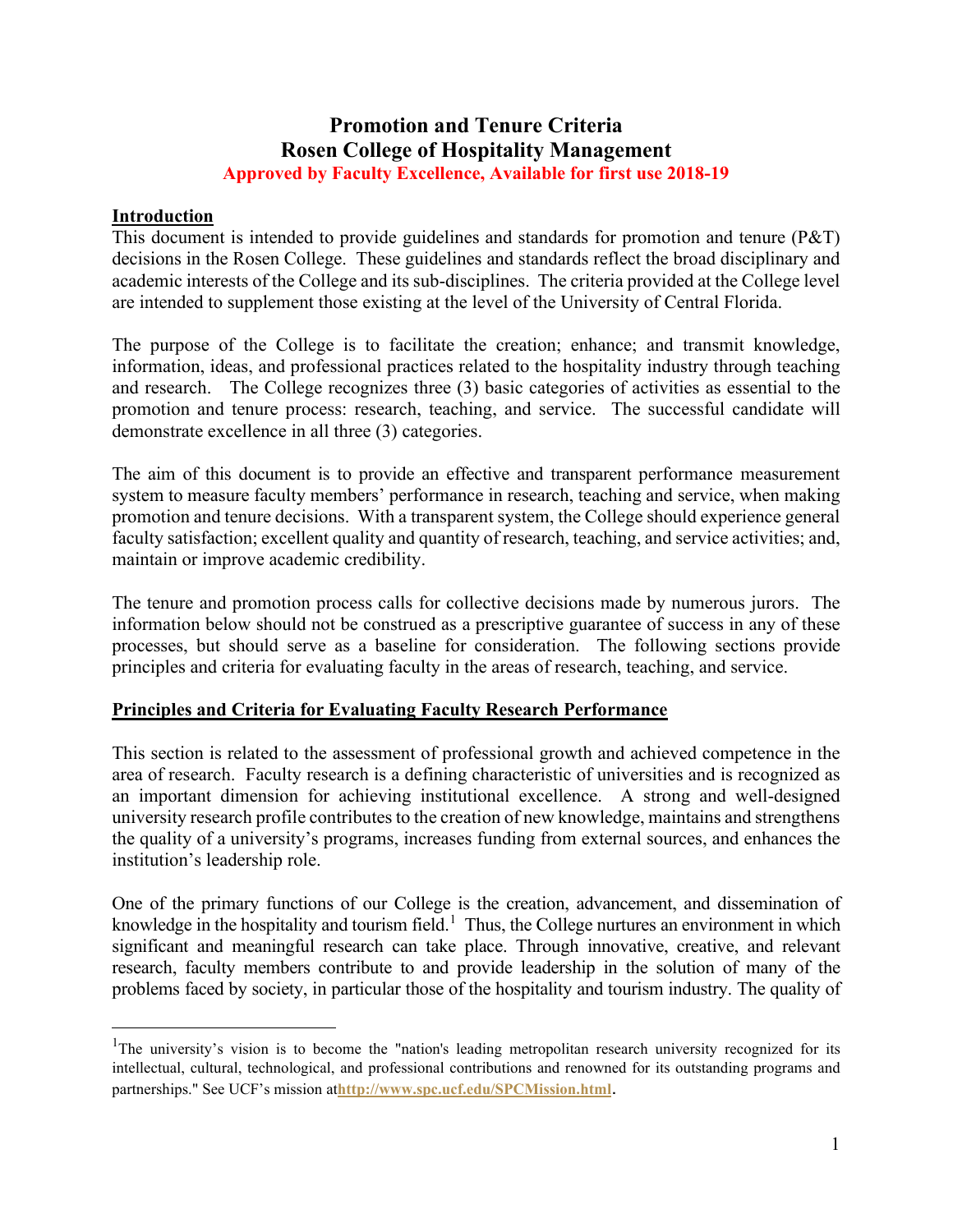teaching in our College and the viability of graduate programs are directly related to the quality of research and scholarship of the faculty.

## **Criteria for research performance**

Research productivity is central to the mission of our College, thus it plays a critical role in promotion and tenure decisions<sup>[2](#page-1-0)</sup>. It is a principal indicator in determining whether we are to become one of the leading institutions in hospitality and tourism in the country and globally, and it is crucial to the success of our Ph.D. program.

The relevant research activities considered in the evaluation of research performance can be classified under several distinct categories and are consistent with the College's list of research and other scholarly activity standards. They are as follows:

- Scholarly refereed articles in respected academic journals
- Grants and contracts
- Books: scientific research presented via scholarly books and written for a learned audience
- Book chapters for scholarly publications.
- Refereed conference proceedings
- Articles/columns in professional trade magazines
- Academic and industry awards and recognition

The cumulative progress evaluation for tenure-earning faculty, as well as for a tenured faculty member who requests a cumulative progress evaluation, will be guided by the following principles:

- 1) Refereed publications in high quality journals are of overwhelming importance and will carry the greatest weight in the assessment of overall research performance. Publications in refereed journals may include; full research articles, research in brief papers, research notes, and discussion papers. The reasons are threefold: 1) original scientific output in the field of hospitality and tourism is primarily disseminated through articles in refereed journals; 2) publication in top rated journals is a highly competitive process; and 3) the ranking or reputation of a College is determined by publications in well-known journals. A publication is counted for evaluation purposes as of the date on the acceptance letter.
- 2) Departments may provide indicative lists of journals to guide faculty in their progress towards promotion and tenure.
- 3) Departmental guidelines will be available to guide faculty members in their advancement.
- 4) The assessment of publications should take into account both quantity and quality of publications. The candidate is expected to demonstrate the ability to be a single/lead author, as well as the ability to collaborate with colleagues and to lead graduate student publications.

<span id="page-1-0"></span><sup>&</sup>lt;sup>2</sup> According to recent investigations, research is the single most important career advancement factor. See Weber, K. and Ladkin, A. (2008), Career Advancement for Tourism and Hospitality Academics: Publish, Network, Study, and Plan. *Journal of Hospitality and Tourism Research* 32(4): 423-447.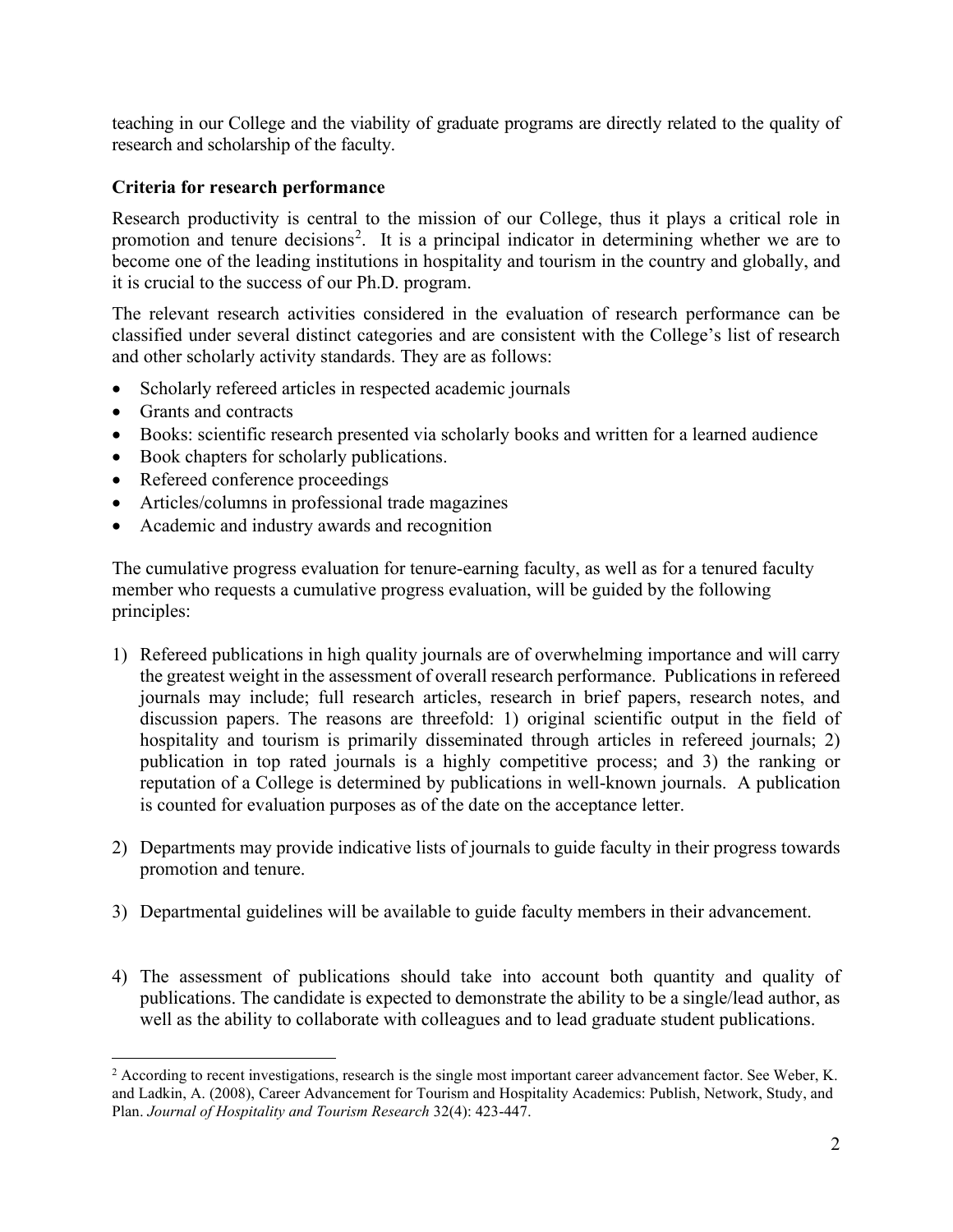- 5) Sustained research output.
- 6) Development of a clear research agenda.
- 7) Printed research records should be listed under appropriate headings (e.g. Refereed Journal Articles, Books, Book Chapters, Refereed Conference Proceedings, etc.).
- 8) A cumulative progress evaluation (CPE) is conducted annually for each tenure-track faculty member by the department P&T committee, the chair, and the dean. An annual faculty evaluation is conducted every year by the department chair. Positive annual evaluations and CPEs do not guarantee promotion and tenure.

#### **Research activity standards**

The objective of these standards is to promote active involvement of every faculty member in scholarly activities that extend knowledge and its application in the discipline. In order to realize this objective, the faculty will be assessed on a steady stream of scholarly and creative activity from two specific categories:

- 1. Scholarship of discovery activities which include:
	- Sustained research output
	- Evidence of a clear research agenda
	- Blind review (refereed) published and/or accepted articles in academic journals
	- Peer reviewed books, book chapters, monographs, proceedings, or presentations
	- Refereed conference presentations
	- Non-peer reviewed books, monographs, proceedings, or presentations
	- Funded or submitted external grant or contract proposals
	- Evidence of collaboration with other individuals
- 2. Scholarship of integration and application activities which include:
	- Writing for non-specialists (professional magazines) by conveying associated research outreach material
	- Professional development programs
	- Textbooks
	- Consultation with and/or providing technical assistance for organizations and agencies

The College considers it important to provide some standards as to the levels of accomplishment of the faculty. For this purpose, faculty members should meet the set of criteria according to the rank listed below or clearly document performance in some criterion to compensate for the absence of another.

In the evaluation of a candidate's qualifications for tenure and promotion to Associate Professor, accomplishments relevant to the criteria for promotion occurring any time during the period will be considered since the candidate's hire at UCF and completion of her/his final degree. In the evaluation of a candidate's qualifications for promotion to Full Professor, accomplishments relevant to the criteria will be considered from the standpoint of the entire record. There are two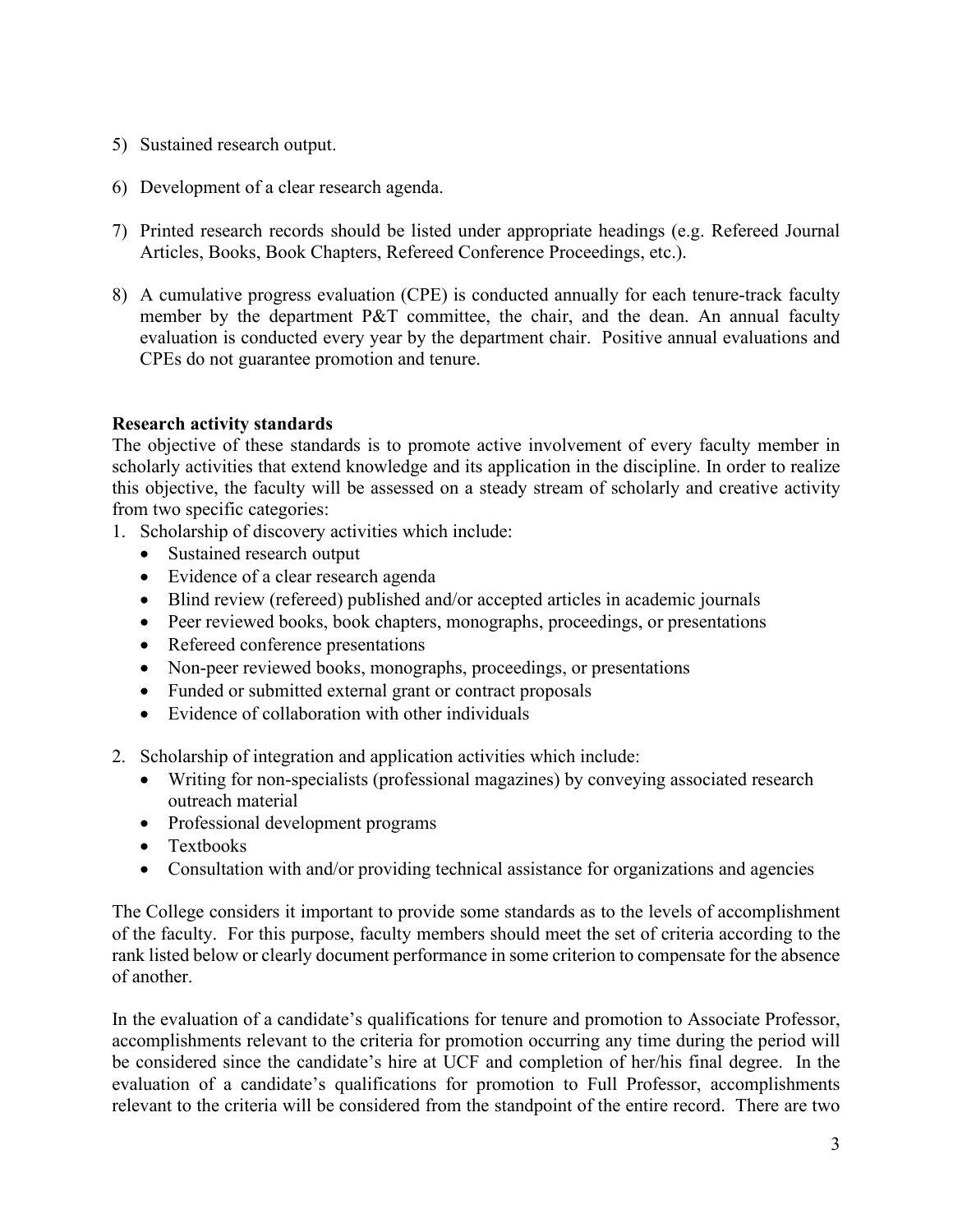headings in each category by rank: (1) primary expectations and (2) secondary expectations. Each candidate must meet the minimum listed under the primary expectations and some of the secondary expectations.

An *Assistant Professor* should comply with the following guidelines in order to become eligible for promotion and tenure based on a 3-3 teaching load:

Primary Expectations

- Publish or have in press at least 12 articles in refereed academic journals
- Publish at least six of the required 12 articles in top tier journals
- Publish the remainder of the required 12 articles in journals of her/his own preference
- Be a single author of at least one journal article
- Be the first author of at least two journal articles
- Submit at least three grant (internal or external), professional development or consultancy contract proposals

Secondary Expectations

- Establish a record of refereed stand up presentations/proceedings at conferences (*required)*
- Secure an internal or external grant/contract (*recommended)*
- Publish research articles with colleagues and/or graduate students (*optional)*
- Publish articles/columns in professional magazines (*optional)*
- Receive at least 20 citations from other scholars (*recommended)*
- Conference reports, book reviews, and encyclopaedia entries (*optional)*
- Recognition received for research (e.g. best paper award from a journal or a conference)

A non-tenured *Associate Professor* should comply with the following guidelines in order to become eligible for tenure based on a teaching load of 6 undergraduate classes per year (Fall and Spring semesters) or an equivalent load of undergraduate and graduate classes:

Primary Expectations

- Publish or have in press at least 15 articles in refereed academic journals
- Publish at least six of the required 15 articles in top tier journals
- Publish the remainder of the required 15 articles in journals of her/his own preference
- Be a single author of at least two journal articles
- Be the first author of at least three journal articles
- Submit at least three grant (internal and external), professional development or consultancy contract proposals

Secondary Expectations

- Establish a record of refereed stand up presentations/proceedings at conferences (*required)*
- Secure an internal or external research grant/contract (*required)*
- Publish at least one book chapter (*optional)*
- Publish research articles with colleagues and/or graduate students (*optional)*
- Publish articles/columns in professional magazines (*optional)*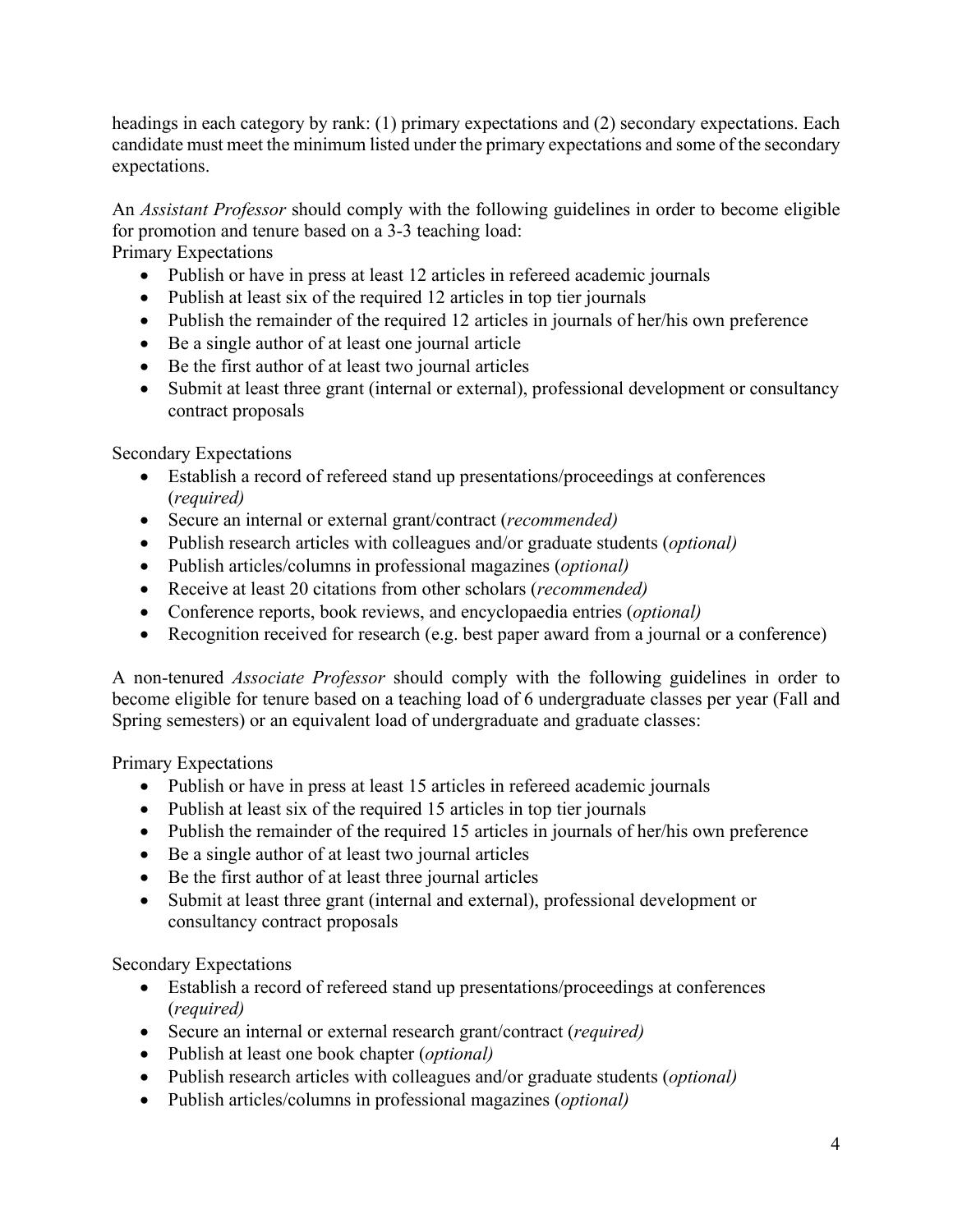- Receive at least 20 citations from other scholars (*required)*
- Conference reports, book reviews, and encyclopaedia entries (*optional)*
- Recognition received for research (e.g. best paper award from a journal or a conference) (*optional*)

A tenured *Associate Professor* should comply with the following guidelines in order to become eligible for promotion to full professor:

Primary Expectations

- Publish or have in press at least 30 refereed journal articles
- Publish at least 15 articles in top tier journals
- Be a single author of at least four journal articles
- Be the first author of at least eight journal articles
- Secure at least \$50,000 in grants and/or contracts
- Establish a substantive record of refereed stand up conference presentations and conference proceedings publications.
- Be recognized nationally and/or internationally as a leader in the field. This will be evidenced by serving on editorial boards of top journals, being an editor of a journal, serving on scientific committees of conferences, speaking on panels at conferences, being invited as a keynote speaker at international conferences, and receiving research, teaching, or service awards.

Secondary Expectations (six out of twelve)

- Publish or have in press an edited scholarly book
- Publish articles/columns in professional magazines
- Receive at least 100 citations from other scholars and researchers
- Evidence of collaboration with high level scholars from external institutions
- Evidence of publishing with graduate students
- Evidence of publishing with junior faculty
- Conference reports, book reviews and encyclopaedia entries
- Organizing an international conference/event
- Recognition received for research (e.g. best paper award from a journal or a conference)

## **Principles and Criteria for Evaluating Faculty Teaching Performance**

This section is related to the assessment of the professional growth and achieved competence in the area of teaching. Exceptional teaching is a defining characteristic of universities and is recognized as an important dimension for achieving institutional excellence. The vision of the university is to provide high-quality, broad-based education and experience-based learning contributing to student development and leadership growth. The primary goal of the university is to offer the best undergraduate education available in Florida. A strong and well-designed university teaching profile strengthens the caliber of the university's graduates, increases funding from external sources and enhances the institution's leadership role in the community.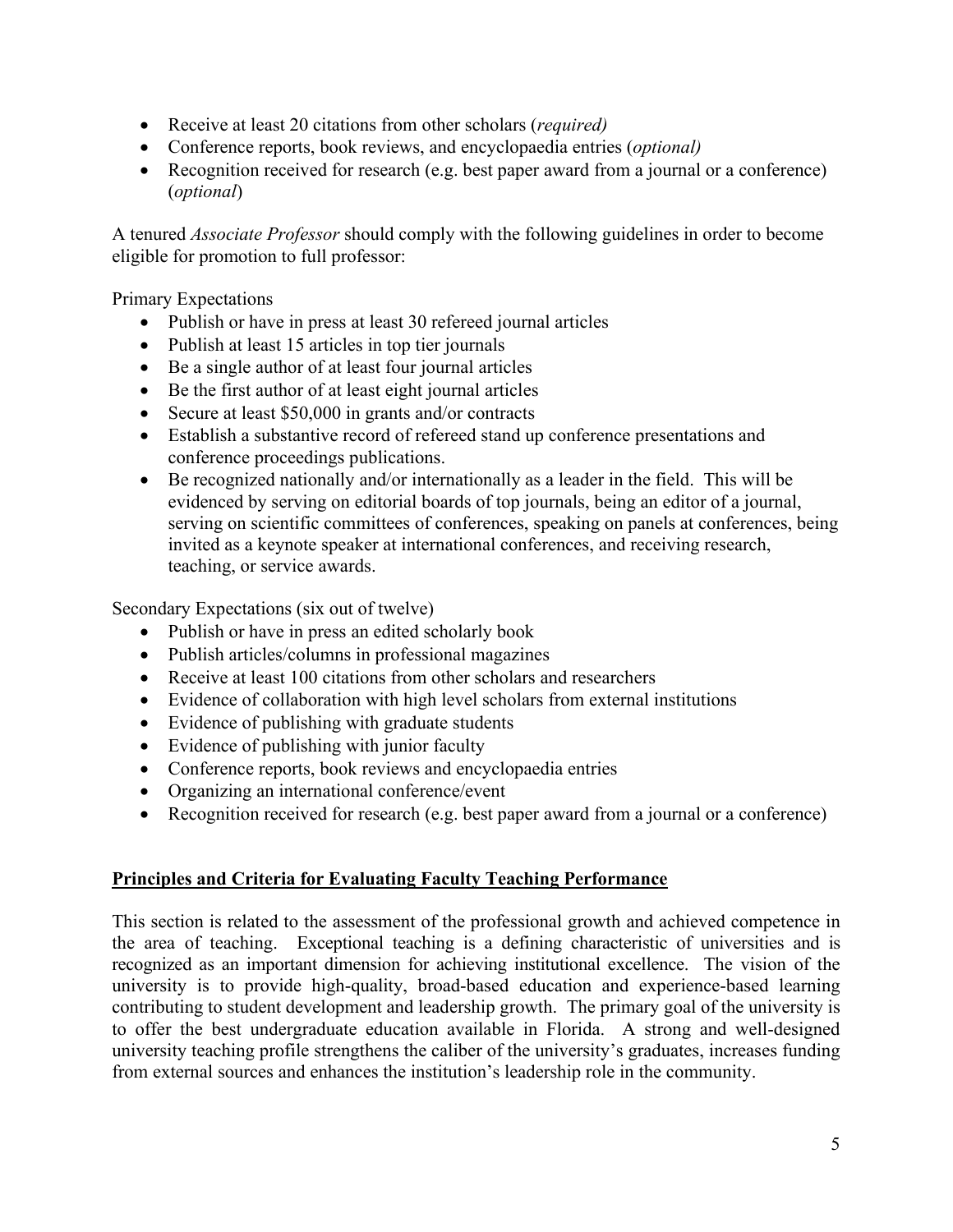## **Criteria**

Evidence of high quality teaching performance is inclusive of syllabi that are updated each semester, performance assessment of students, use of appropriate technology, peer evaluations, and content that is based on literature/empirical evidence. Evidence must include student evaluations for all courses taught. The record should demonstrate activities aimed at continuous improvement. The following factors will be considered:

- When appropriate, syllabi should reflect standards of accrediting agencies or professional organizations
- Serving as the faculty liaison between the university and a school or appropriate agency; advising, mentoring, serving as a member of thesis or dissertation committees are important examples of contributions to the teaching component
- Documentation that student and collegial feedback is used to improve instruction
- Evidence of modeling the reflective teaching process
- A) Classroom Instruction
	- a) Syllabi and course material (examinations, assignments, and other material contained in the end-of-term course packs)
	- b) Record of teaching courses in multiple teaching modalities (e.g. face to face, mixed mode, W and V modes)
	- c) Record of teaching small and large classes
	- d) Student evaluations
	- e) Chair and/or peer evaluations
- B) Curriculum & Course Development
	- a) Major course revisions
	- b) Introduction of innovative new courses
	- c) Publications of pedagogic articles, textbooks, and laboratory manuals
	- d) Developing on-line courses and material
	- e) Industry immersion, such as participating in webinars, site visits and industry advisory boards
- C) Graduate Student Development
	- a) Chairs Doctoral committees
	- b) Chairs Masters committees
	- c) Serves on committees for a Masters or Doctoral students
	- d) Graduate student research/independent study supervision
	- e) Publications, awards, conference presentations of students under faculty supervision
- D) Undergraduate Student Development
	- a) Honors thesis supervision
	- b) Honors thesis committee member
	- c) Undergraduate student research/independent study supervision
	- d) Publications, awards, conference presentations of students under faculty supervision
	- e) Student mentoring, such as RAMP
- E) Supplemental Instruction
	- a) Student advising
	- b) Conducting help sessions for students
	- c) Teaching and working with students outside the regular classroom
	- d) Coordinators of multi-section classes and laboratories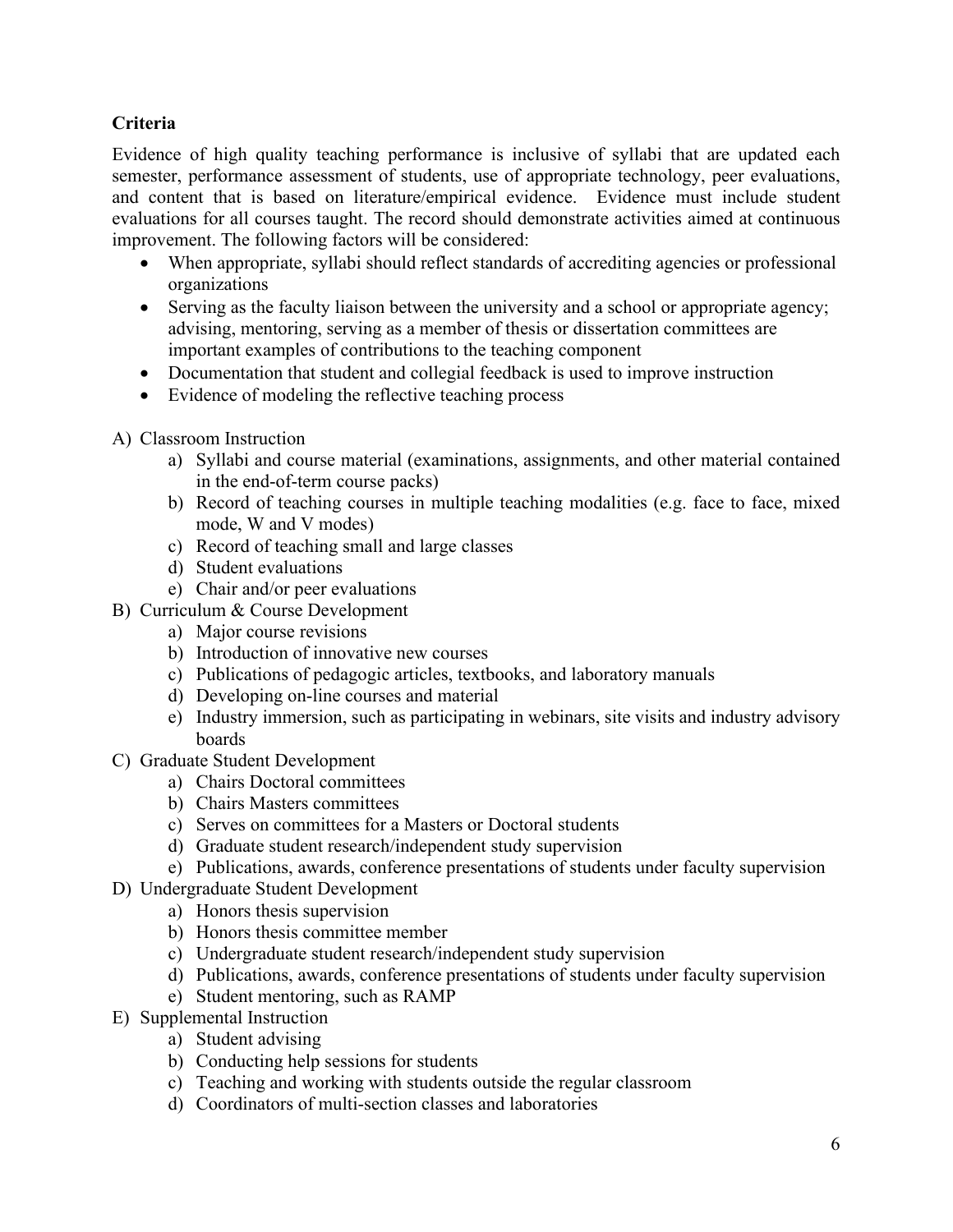- F) Other
	- a) Organization of conferences/workshops related to scholarship of teaching and learning
	- b) Participation in conferences/workshops scholarship of teaching and learning
	- c) Individual Professional Development efforts
	- d) Textbooks and book chapters

An *Assistant Professor* should comply with the following guidelines in order to become eligible for promotion and tenure:

- Evidence of excellence in the quality of instruction. Such evidence includes student perception of instruction (SPI) evaluations, course syllabi, course examinations, grade profiles of courses taught, peer reviews, or other information, which reflects the quality of instruction provided by the faculty member
- Evidence of course development and revisions
- Evidence of working with undergraduate and/or graduate students

A tenured *Associate Professor* should comply with the following guidelines in order to become eligible for promotion to full professor:

- Evidence of excellence in the quality of instruction. Such evidence includes student perception of instruction (SPI) evaluations, course syllabi, course examinations, grade profiles of courses taught, peer reviews, or other information which reflects the quality of instruction provided by the faculty member
- Evidence of course development and revisions both at the undergraduate and graduate levels
- Evidence of leading and serving on graduate students' thesis and dissertation committees

## **Principles and Criteria for Evaluating Faculty Service Performance**

This section is related to the assessment of the professional growth and achieved competence in the area of service. It is expected that all faculty members will provide service in the following areas:

- Activity devoted to serving the Department, College, and the University
- Activity that facilitates the objectives of the Department, College, and the University
- Participation in professional organizations related to faculty members' disciplines or general faculty roles
- Serving on journal's editorial boards, being an editor, serving on scientific committees of conferences etc.
- Participation in conferences, workshops, seminars and acquisition of academic degrees/certifications designed to enhance competence and understanding of scholarly or academic material
- Developing new ways to improve performance and make contributions to the Department, College, and University
- Activity, which utilizes professional background and expertise in the community outside of the University